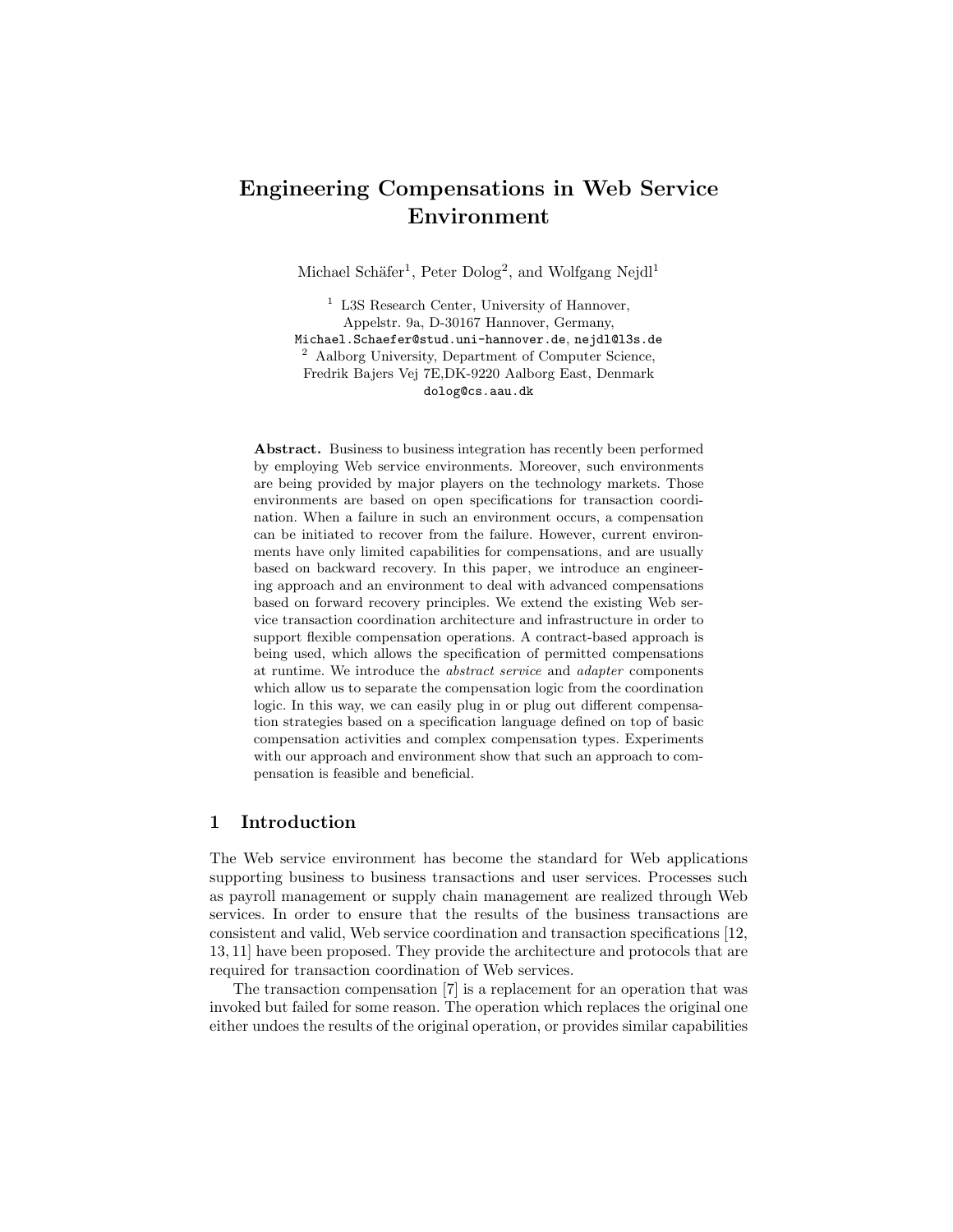as the original one. The notion of compensation was introduced for environments where the isolation property of transactions is relaxed but the atomicity needs to be maintained. Several protocols have been proposed to control transactional processes with compensations [20].

Current open specifications for transaction management in Web service environment provide only limited compensation capabilities [8]. In most cases, the handling of a service failure is restricted to *backward recovery* in order to maintain consistency, i.e. all running services are aborted, and all already performed operations are reversed [1]. This approach is very inflexible and can result in the abortion of many services and transactions. Especially if dependencies between multiple transactions exist, the failure of one service can lead to cascading compensations. Furthermore, current approaches do not allow any changes in a running transaction. If for example erroneous data was used in a part of a transaction, then the only possible course of action is to cancel the transaction and to restart it with correct data.

In this paper, we investigate an engineering approach for advanced compensation operations adopting *forward recovery* within Web service transactions. Forward recovery proactively changes the state and structure of a transaction after a service failure occurred, and thus enables the transaction to finish successfully. The main idea is the introduction of a new component called an *abstract* service, which functions as a mediator for compensations, and thus hides the logic behind the introduced compensations. Moreover, it specifies and manages potential replacements for primary Web services to be used within a transaction. The compensations are performed according to predefined rules, and are subject to contracts [14]. We introduce a framework based on the abstract services, which enables the compensations described in the compensation specifications.

Such a solution has the following advantages:

- Compensation strategies can be defined on both, the service provider and the client side. They utilize local knowledge (e.g. the provider of a service knows best if and how his service can be replaced in case of failure) and preferences, which increases the flexibility and efficiency.
- The environment can handle both, internally and externally triggered compensations.
- The client of a service is informed about complex compensation operations, which makes it possible to trigger additional compensations. Compensations can thus consist of multiple operations on different levels, and consistency is achieved through well defined communication protocols.
- By extending the already adopted Web service specification, it is not necessary to discontinue current practices if compensations are not required.
- The separation of the compensation logic from the coordination logic allows for a generic definition of compensation strategies, independent from the coordination specification currently in use. They are therefore more flexible and can easily be reused in a different context.

The rest of the paper is structured as follows. Section 2 introduces the motivating scenario, which will be used in the paper in order to exemplify the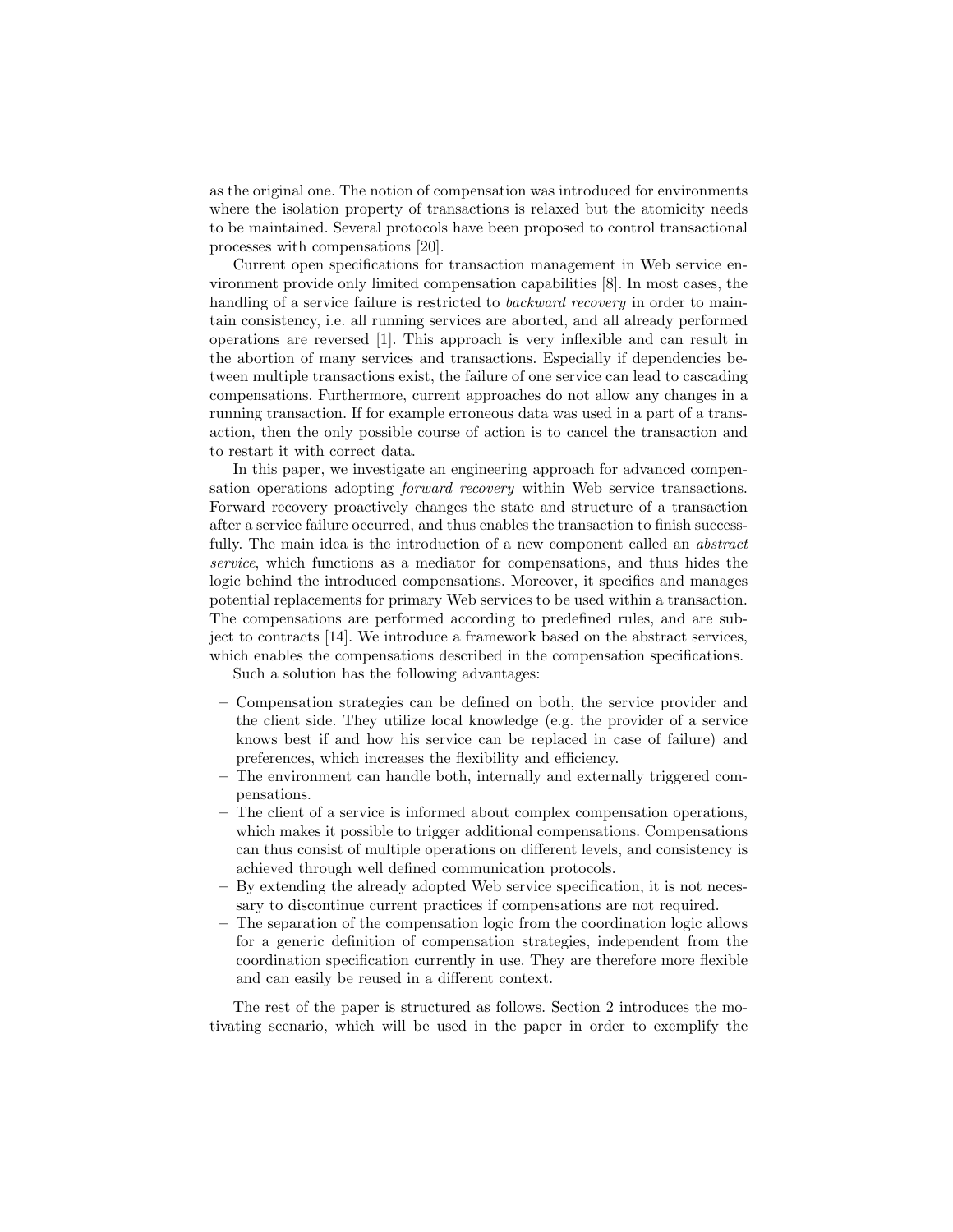concepts. Section 3 introduces the proposed design for an infrastructure that is able to handle internally and externally triggered compensations without transaction aborts, and describes the basic components and compensation specifications based on compensation activities and compensation types. A prototype implementation of the design is described in section 4, along with two experiments that use the new compensation capabilities. Section 5 reviews related work in the area of forward recovery. Section 6 concludes this paper and provides a direction for future work on this topic.

## 2 Motivating Scenario

The motivating scenario for this paper is a company's monthly payroll processing. In order to introduce real-life dependencies, both, the company's and the employee's responsibilities are considered.

Company: In the first step of the payroll processing procedure, the company has to calculate the salary for each employee, which can depend on a multitude of factors like overtime hours or bonuses. In the next step, the payment of the salary is performed, which comprises several operations. First of all, the salary is transferred from the company's account to the employee's account. Then the company transfers the employee's income tax to the account of the fiscal authorities. Finally, the company prints the payslip and sends it to the employee.

Employee: The employee has only one task which he has to perform each month in this scenario: He transfers the monthly instalment for his new car to the car dealer's account.

The company's and the employee's operations are each controlled by a business process, and are implemented using Web services from multiple providers. The two business processes use transactions in order to guarantee a consistent execution of all required operations. This is depicted in Figure 1. Only the services of transaction T1 are shown.



Fig. 1. The motivating scenario

It is obvious that there are multiple dependencies in this simple scenario, between and within these transactions. Therefore, it is vitally important that no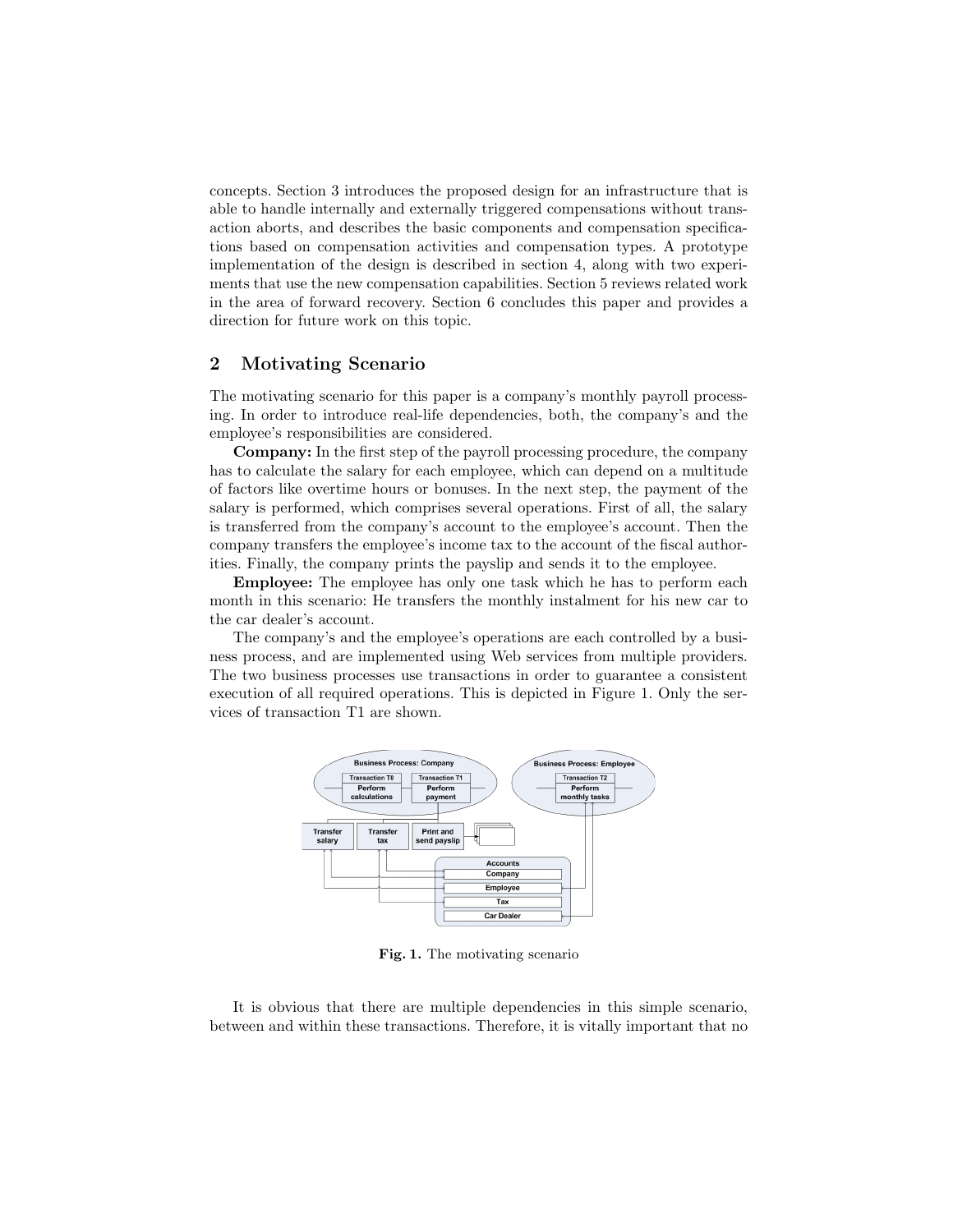transactions have to be aborted and compensated in order to avoid cascading compensations. However, such a situation can become necessary quite easily:

- 1. It can always happen that a service which participates in a transaction fails. Here, it could be that the service that handles the transfer of the salary fails due to an internal error. The transaction inevitably has to be aborted, even though the error might be easily compensatable by using a different service that can perform the same operation. Such a replacement is encouraged by the fact that usually multiple services exist that have the same capabilities.
- 2. A mistake has been made regarding the input data of an operation. In this scenario, it could be that the calculation of the salary is inaccurate, and too much has been transferred to the employee's account. The flaw is spotted by an administrator, but the only option is again to abort the complete transaction, although it would be very easy to correct the mistake by transferring the sum that has been paid too much back to the company's account.

Although it should be possible to handle these situations without the need to cancel and compensate the transaction(s), current technology does not allow to do so in a sensible way.

# 3 Web Service Environment with Transaction Coordination

We base our work on Web service coordination and transaction specifications [12, 13, 11]. These transaction specifications provide a conceptual model and architecture for environments where business activities performed by Web services are embedded into transactional contexts.



Fig. 2. Transactional environment for Web services adopted from [1]

Figure 2 depicts an excerpt of such an environment with the main components. The client runs business activities A1 to A5, which are embedded in a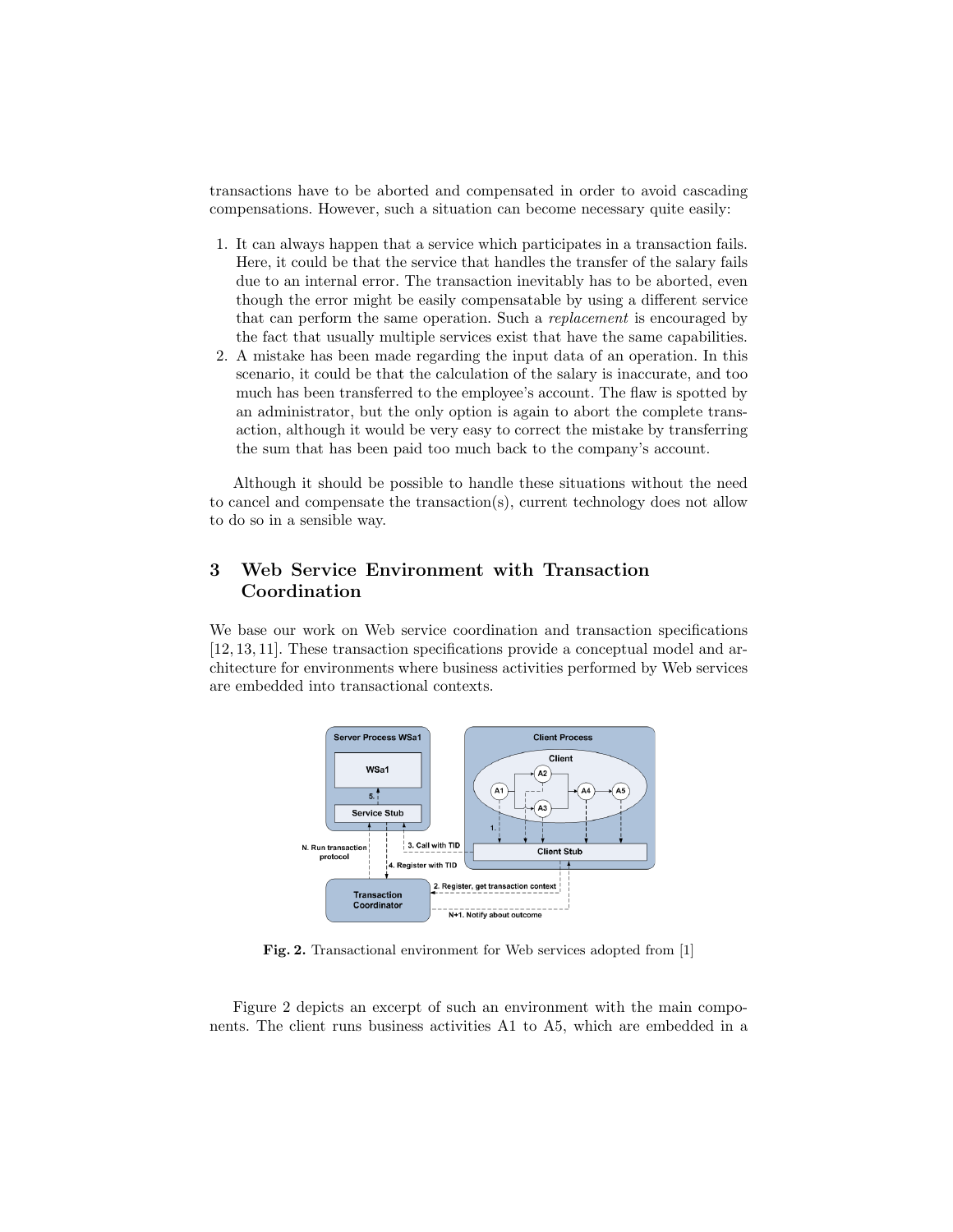transactional context. The transactional context and conversation is maintained by a transaction coordinator. Client and server stubs are responsible for getting and registering the activities and calls for Web services in the right context. The sequence of conversation messages is numbered. For clarity, we only show a conversation with a Web service provider that performs business activity A1. The transaction coordinator is then responsible for running appropriate protocols, such as two phase commit or some of the distributed protocols for Web service environments such as [2].

As pointed out above, the compensation capabilities are left to the client business activities according to the specifications in [12, 13, 11]. We extend the architecture and the infrastructure based on those specifications, so that it can handle internally and externally triggered compensations. Figure 3 depicts the extension to the transaction Web service environment, namely the abstract service and the adapter components. This extension does not change the way how client, transaction coordinators and Web service providers operate. Clients, instead of invoking concrete Web services, invoke abstract services which wrap several services and compensations for them. The adapter functions as a mediator between transaction coordinator, abstract service and concrete service to ensure proper transactional context.



Fig. 3. The abstract service and adapter

#### 3.1 Abstract Service

The central element of the extension is the notion of an abstract service. The client stub communicates with the Web service provider stub through the abstract service. An abstract service does not directly implement any operations, but rather functions as a management unit, which allows to: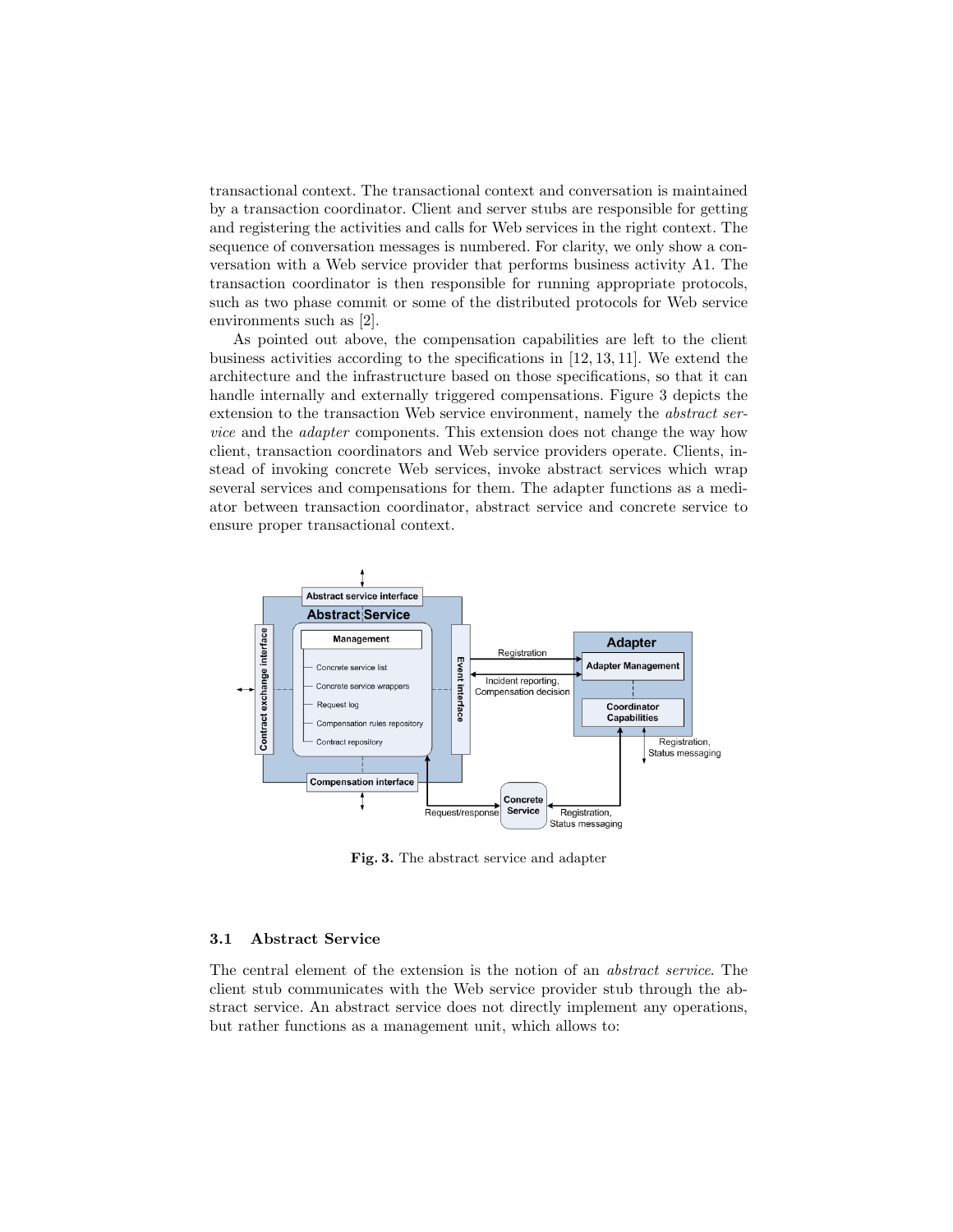- define a list of Web services which implement the required capabilities,
- invoke a service from the list in order to process requests which are sent to the abstract service,
- replace a failed service with another one from the list without a failure of the transaction, and
- process externally triggered compensations on the running transaction.

Distributed applications consisting of collaborating Web services have the advantage that normally single operations can be performed by multiple services from different providers. Which service will be chosen depends usually on the quality of service (QoS) requirements of the distributed application. The abstract service takes advantages of the existing diversity. To the outside, it provides an abstract interface and can be used like any other Web service, and uses the same mechanisms like SOAP [15] and WSDL [4]. On the inside, it manages a list of Web services (called *concrete services*) which provide the required capabilities. When the abstract service receives a request, it chooses one of these services and invokes it. Interface and data incompatibilities between the abstract interface and the interfaces of the concrete services are solved by predefined wrappers.

This approach has multiple benefits:

- Usually, a client does not care which specific service handles his requests, as long as the job will be done successfully and in accordance with the contract. The abstract service design supports this notion by providing the capabilities to separate the required abilities from the actual implementation.
- The available list of concrete services enables the abstract service to provide enhanced compensation possibilities.
- The definition of an abstract service can be done independently from the business process in which it will be used. It can therefore be reused in multiple applications without the need for changes. If a specific service implementation is no longer usable, then the business process does not have to be changed, as this is being managed in the abstract service.

Figure 3 depicts the basic structure of an abstract service. Four interfaces are supplied to the outside: The service operations for which the abstract service has been defined can be accessed via the abstract service interface. A contract can be exchanged or negotiated by using the contract exchange interface. Execution events of a service (e.g. a failure) can be signaled via the event interface. Compensations can be triggered from the outside using the compensation interface.

On the inside, the main component is the management unit, which receives and processes requests, selects and invokes concrete services, and handles compensations. In order to do so, it has several elements at its disposal:

- Concrete service list: Contains the details of all available concrete services.
- $\sim$  Concrete service wrappers: Define the mapping of the generic abstract service interface to the specific interface of each concrete service.
- Request log: Holds all requests of the current session.
- Compensation rules repository: Manages the rules that control the compensation handling process.
- $\sim$  Contract repository: Contains the existing contracts with the different clients.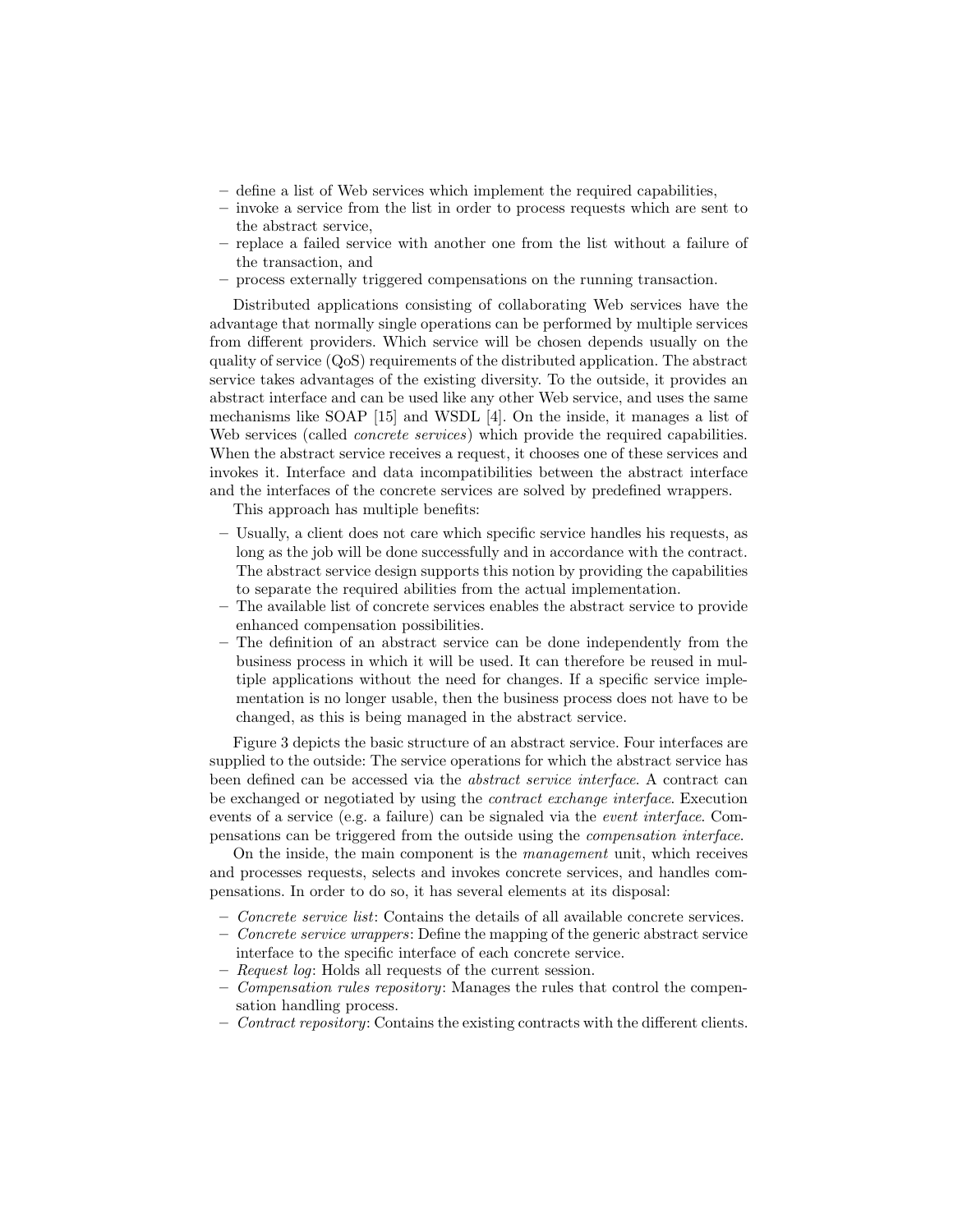#### 3.2 Adapter

Abstract services could be used in conjunction with a wide variety of technologies. Therefore, it would be preferable if the definition of the abstract service itself could be generic. However, the participation in a transaction requires capabilities that are different for each transaction management specification.

That is why the transaction specific requirements are encapsulated in a socalled adapter (see Figure 3). An abstract service registers at this adapter, which in turn registers with the transaction coordinator. To the coordinator it looks as if the abstract service itself has registered and sends the status messages. When the abstract service invokes a concrete service, it forwards the information about the adapter, which functions as a coordinator for the service. The service registers accordingly at the adapter as a participant in the transaction.

As it can be seen, the adapter works as a mediator between the abstract service, the concrete service, and the transaction coordinator. The adapter receives all status messages from the concrete service and is thus able to process them before they reach the actual coordinator. Normal status messages can be forwarded directly to the coordinator, while the failure messages can initiate the internal compensation handling through the abstract service.

If the adapter receives such an error message, it informs the abstract service, which can then assess the possibility of compensation. The adapter will then be informed about the decision, and can act accordingly. If for example the replacement of a failed concrete service is possible, then the adapter will deregister this service and wait for the replacement to register. In this case, the failure message will not be forwarded to the transaction coordinator. The compensation assessment could of course also show that a compensation is not possible (or desirable). In such a case, the adapter will simply forward the failure message to the coordinator, which will subsequently initiate the abort of the transaction.

#### 3.3 Compensation Specifications

Compensation specifications enable the abstract service to handle both kinds of compensations: Internally triggered compensations (arising from internal errors) and externally triggered compensations. An example for an externally triggered compensation could be the handling of the mistake spotted by an administrator as described in the motivation scenario section. We distinguish between compensation activities and compensation types in our compensation specifications, whose interaction are shown in Figure 4.

Basic Compensation Activities are the basic operations which can be used in a compensation. ServiceReplacement replaces the currently used Web service with a different one, which can offer the same capabilities and can thus act as a replacement. LastRequestRepetition resends the last request to the Web service. PartialRequestRepetition resends the last n requests from the request sequence of the current session (i.e. within the current transaction) to the Web service, while AllRequestRepetition resends all requests. CompensationForwarding forwards the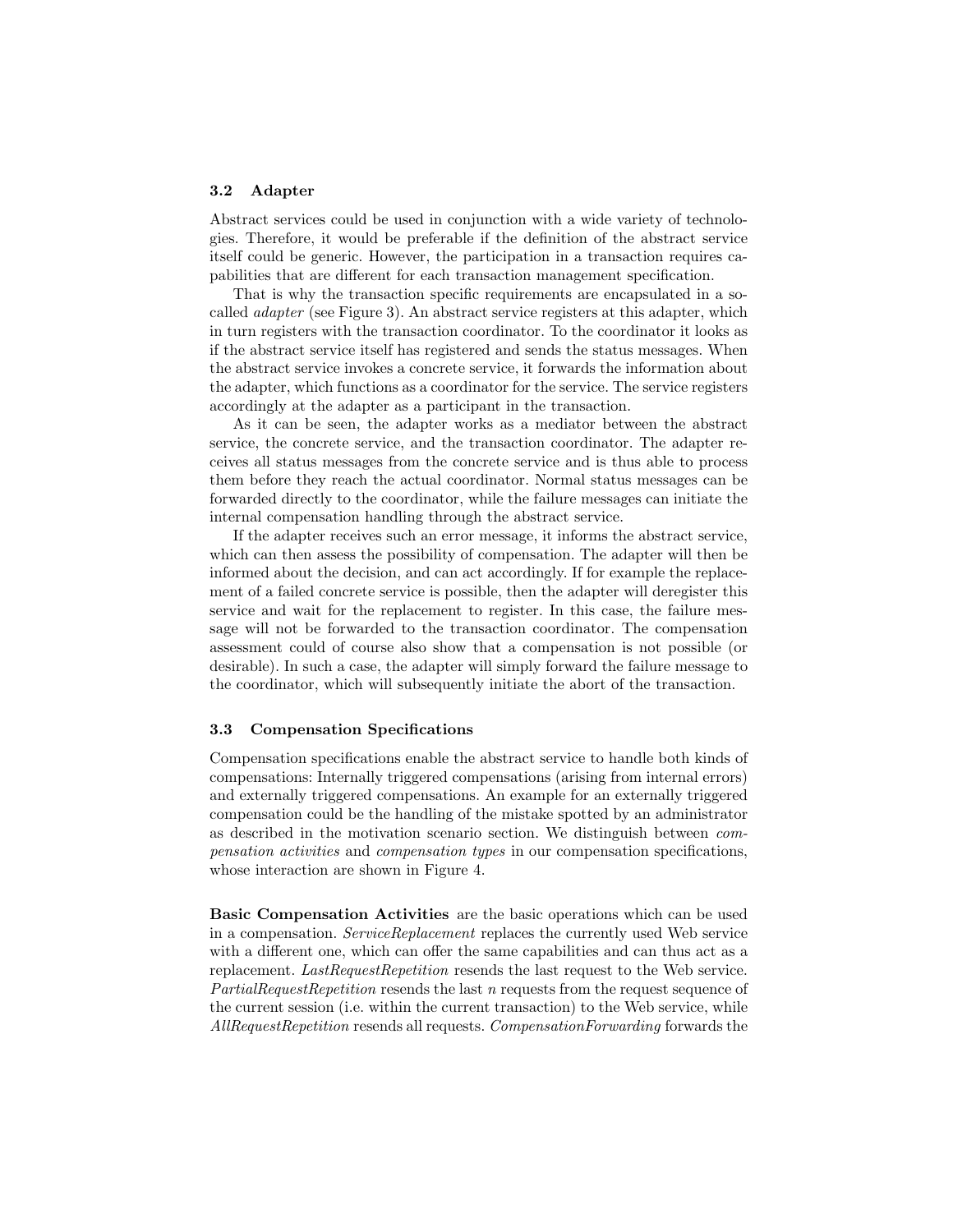|                |          |                          | <b>Compensation Activities</b> |                         |                          |                             |                        |                             |                             |                         |                         |                         |
|----------------|----------|--------------------------|--------------------------------|-------------------------|--------------------------|-----------------------------|------------------------|-----------------------------|-----------------------------|-------------------------|-------------------------|-------------------------|
|                |          |                          | ServiceReplacement             | LastRequestRepetition   | PartialRequestRepetition | <b>AllRequestRepetition</b> | CompensationForwarding | AdditionalServiceIm ocation | AdditionalRequestGeneration | ServiceAbortInitiation  | RequestSequence Change  | ResultResending         |
| Nr.            |          | <b>Compensation Type</b> |                                |                         |                          |                             |                        |                             |                             |                         |                         |                         |
| 01             |          | NoCompensation           |                                |                         |                          |                             |                        |                             |                             |                         |                         |                         |
| 02             | Internal | Repetition               |                                | $\overline{\textbf{x}}$ |                          |                             |                        |                             |                             |                         |                         |                         |
| 0 <sup>3</sup> |          |                          |                                |                         | $\overline{\textbf{x}}$  |                             |                        |                             |                             |                         |                         | $\overline{\mathbf{x}}$ |
| 04             |          | Replacement              | $\overline{\textbf{x}}$        | $\overline{\textbf{x}}$ |                          |                             |                        |                             |                             |                         |                         |                         |
| 05             |          |                          | $\overline{\text{X}}$          |                         | $\overline{\text{X}}$    |                             |                        |                             |                             |                         |                         | x                       |
| 06             |          |                          | $\overline{\textbf{x}}$        |                         |                          | $\overline{\text{X}}$       |                        |                             |                             |                         |                         | X                       |
| 07             | ixternal | Forwarding               | (X)                            | (X)                     | $(\overline{X})$         | $(\overline{X})$            | $\overline{\text{x}}$  | (X)                         | (X)                         | $(\overline{X})$        | $(\overline{X})$        | $(\overline{X})$        |
| 08             |          | AdditionalService        |                                |                         |                          |                             |                        | $\overline{\text{x}}$       |                             |                         |                         |                         |
| 09             |          | AdditionalRequest        |                                |                         |                          |                             |                        |                             | $\overline{\textbf{x}}$     |                         |                         |                         |
| 10             |          | SessionRestart           |                                |                         |                          | $\overline{\textbf{x}}$     |                        |                             |                             | $\overline{\textbf{x}}$ | $\overline{\textbf{x}}$ | $\overline{\text{X}}$   |
|                |          |                          |                                |                         |                          |                             |                        |                             |                             |                         |                         |                         |

X Included compensation activity (X) Possibly included compensation activity

Fig. 4. The compensation types and their included activities

external compensation request to a different component, which will handle it. AdditionalServiceInvocation invokes an additional (external or internal) service, which performs some operation that is important for the compensation (e.g. the invocation of a logging service, which collects data about a specific kind of compensation). AdditionalRequestGeneration creates and sends an additional request to the Web service. Such a request is not influenced by the client, and the result will not be forwarded to the client. ServiceAbortInitiation cancels the operations on the Web service, i.e. the service aborts and reverses all operations which have been performed so far. RequestSequenceChange performs changes in the sequence of requests that have already been sent to the Web service. ResultResending sends new results for old requests, which have already returned results.

Compensation Types aggregate multiple compensation activities, and thus form complex compensation operations, as shown in Figure 4. These types are the compensation actions which can be used for internal and external compensations, and which form the basis of the compensation specification language. There are currently 7 different compensation types.

The most simple type is *NoCompensation*, which does not perform any operation. If a Web service fails, then this will be signaled to the transaction coordinator, which will initiate the transaction abort.

The Repetition type is important for the internal error handling, as it repeats the last request or the last  $n$  requests. The last request can for example be resend to a Web service after a response was not received within a timeout period. A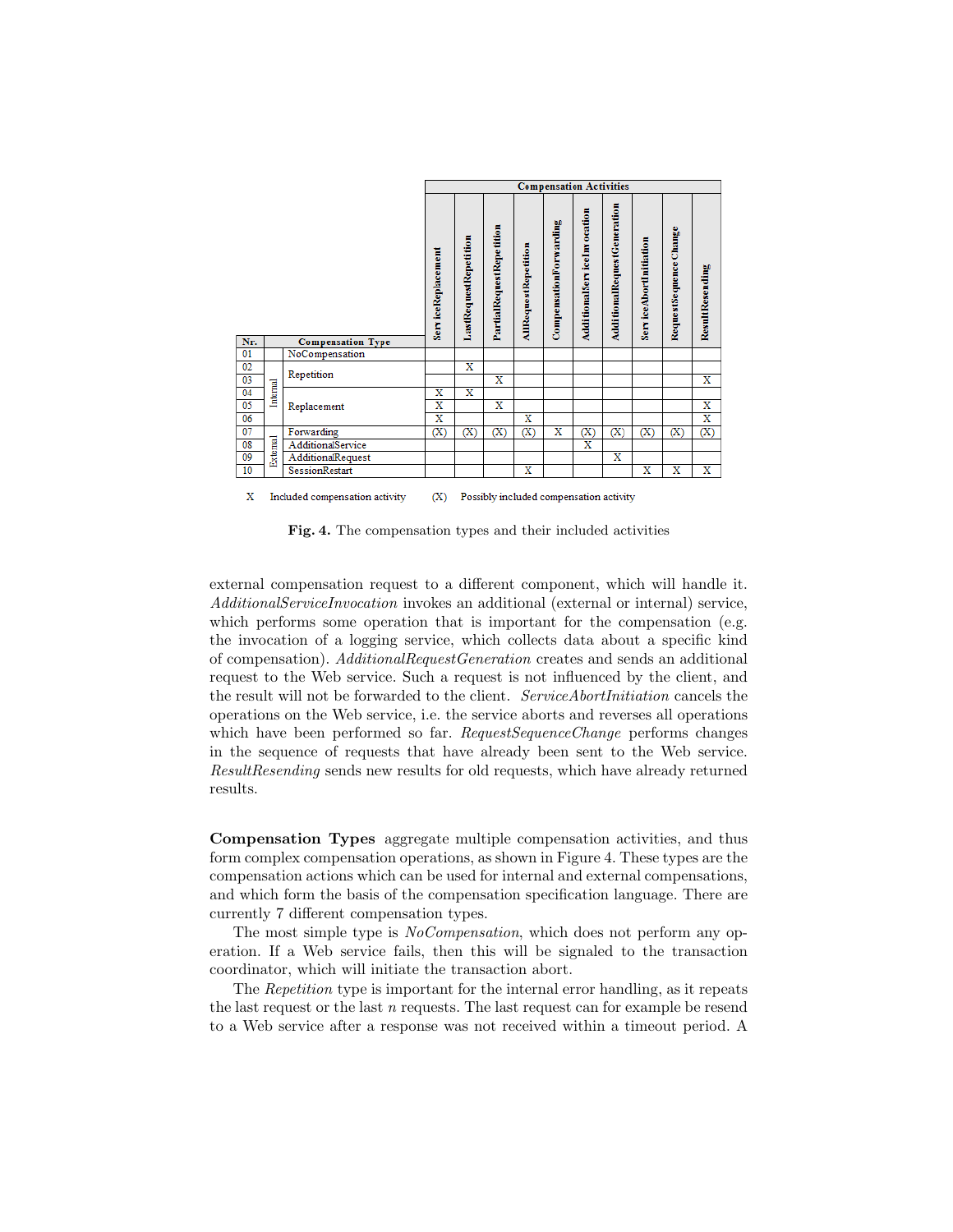partial resend of n requests can for instance be necessary if the request which failed was part of a sequence, which has to be completely repeated after the failure of the final request. A partial repetition of requests will result in the resending of results for old requests to the client, which has to be able to process them.

The compensation type Replacement can be used if a Web service fails completely. It replaces the current service with a different one, and resends either all requests, a part of the requests, or only the last one. Resending only the last request is possible if a different instance of the service that has failed can be used as replacement, which works on the same local data and can therefore simply continue with the operations.

Forwarding is special in comparison with the other types, as it only indirectly uses the available activities. It forwards the handling of the compensation to a different component, which can potentially use each one of the compensation activities (which are therefore marked as "possibly included") in the process.

In an externally triggered compensation, it is sometimes necessary to invoke additional services and send additional requeststo the concrete service. For this purpose, the compensation types AdditionalService and AdditionalRequest exist.

The final compensation type is *SessionRestart*. This operation is required if the external compensation request can not be handled without a restart of the complete session, i.e. the service has to be aborted and subsequently the complete request sequence has to be resend. The requested change will be realised by a change in the request sequence prior to the resending.

Compensation Protocol controls the compensation process and its interaction with the different participants. An externally triggered compensation always has the purpose of changing one particular request that has already been processed at the service. More specifically, the compensation request contains the original request with its data that has to be changed (request1(data1)), and the new request-data (data2) to which the original request has to be changed to (request1(data2)). The participants in the protocol are the abstract service, the client which uses the abstract service in its business process, the initiator which triggers the external compensation (either the client itself, or any other authorized source like an administrator), and the transaction coordinator. An externally triggered compensation can only be performed if the transaction in which the abstract service participates has not yet finished, as it usually has consequences for the client due to result resending.

The protocol consists of two stages. The first stage is the compensation assessment: As soon as the abstract service receives a request for a compensation, it checks whether it is feasible and what the costs would be. To that end, predefined compensation rules are being used, which consist of a compensation condition (defines when a compensation rule can be applied) and a compensation plan (defines the compensation actions that have to be performed). The second stage of the protocol is the compensation execution, which performs the actual compensation according to the plan. Whether this stage is actually reached de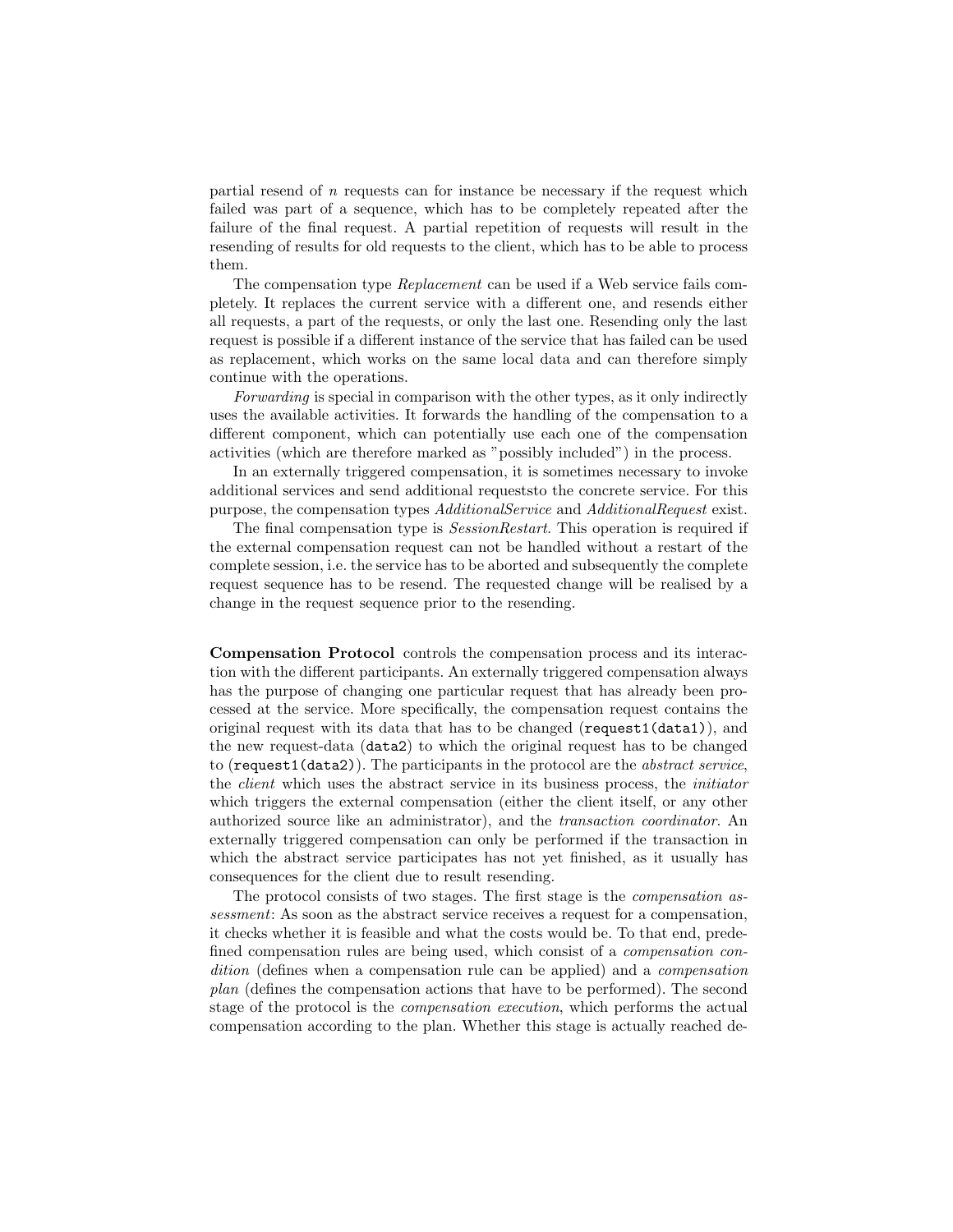pends on the initiator: After the assessment has been completed and has come to a positive conclusion, the initiator, based on this data, has to decide whether the compensation should be performed or not.

As the client and the initiator of an external compensation can differ, the protocol contains the means to inform the client about the compensation process. It also ensures that the transaction coordinator is informed about the status of the external compensation, because the assessment and the execution stages have consequences for the abstract service's status in the transaction. While assessing the possibilities for a compensation, and while performing it, the abstract service can not process additional requests (and either has to store the requests in a queue, or has to reject them with an according error message). Moreover, its status can change as a result of a successful compensation.

#### 3.4 Application on the Client and Provider Side

The abstract service design can be applied on both, the client and the provider side. A client which wants to create a new distributed application using services provided by multiple providers can utilize abstract services in two different ways:

- 1. The client can include the abstract service from a provider in its new business process, and can use the added capabilities.
- 2. The client can define a new abstract service, which manages multiple concrete services that can perform the same task.

The main goal of a Web service provider is a successful and stable execution of the client's requests in accordance with the contracts. If the service of a provider fails too often, he might face contractual penalties, or the client might change the provider. He can use abstract services in order to enhance the reliability and capability of his services by creating an abstract service which encapsulates multiple instances or versions of the same service. These can be used in case of errors to compensate the failure without the need for a transaction abort.

### 4 Discussion and Experiments

The described design approach has been used in a prototype implementation based on the scenario in section 2, and we performed two experiments with the implemented environment.

The four services participating in the payment transaction have been realized as abstract services. The abstract services manage the standard Web services performing the required operations as concrete services. The implementation has been done using Apache Tomcat as Web container, and Apache Axis as SOAP engine. The WS-Transaction specification has been chosen for the transaction coordination, more specifically the BusinessAgreementWithCoordinatorCompletion protocol with the extension for transaction concurrency control that has been introduced in [2]. It is necessary for externally triggered compensations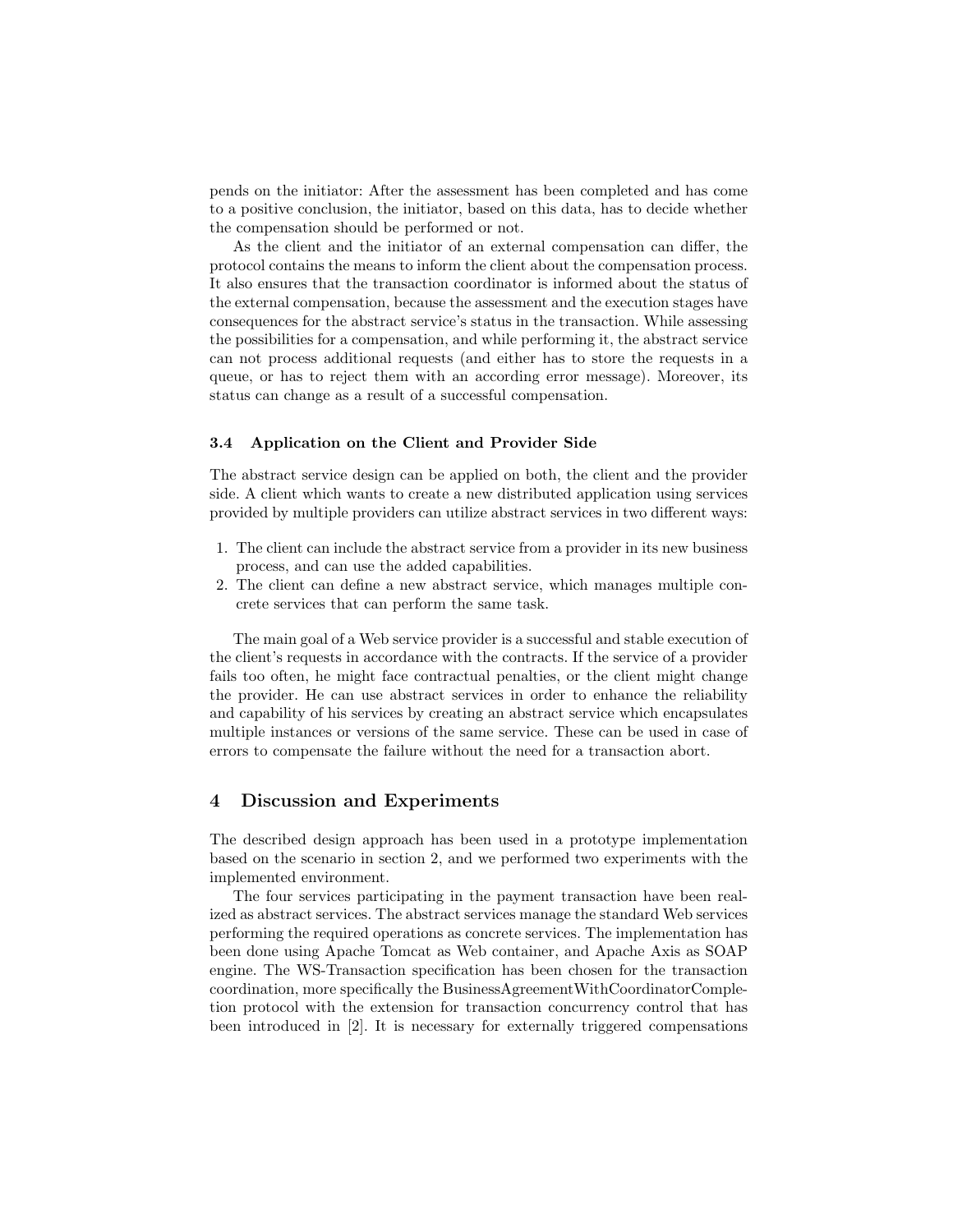that the transaction coordinator is able to adapt to the changes that have to be performed in the process.

The first experiment was devoted to the evaluation of the compensation of an internal service error. In this case, a failure of the concrete service on the provider side is simulated. Figure 5 shows the setup for the *transfer salary* operation: The abstract service AS1 on the client side currently uses a concrete service that is itself an abstract service  $(AS2)$ , which is operated by a service provider. The abstract service AS2 uses Web Service 1, which performs the required operations. Figure 5 also depicts the interconnection of the services: AS1 is registered as a participant at the Transaction Coordinator via Adapter 1, AS2 is registered at Adapter 1 via Adapter 2, and Web Service 1 is registered at Adapter 2.



Fig. 5. Compensation on the provider side

Now Web Service 1 fails due to an internal error, and is thus not able to perform all operations required for the salary transfer. Instead of informing the transaction coordinator, abstract service AS2 is informed, which assesses its compensation rules, the contract, and the available substitution services, and decides that a compensation is possible. Web Service 1 is discarded and the request that failed is send to Web Service 2, which registers at the adapter. Web Service 2 is another instance of the same service, and can therefore simply continue with the request as it operates on the same local resources. This scenario shows that the signal of the service failure can be intercepted and the service replaced, without the need to cancel the complete transaction.

The second experiment evaluates an externally triggered compensation. Figure 1 summarizes the operations on the different accounts in the scenario described in section 2. In this experiment, an administrator has found an error in the calculation of the salary: The company transferred 50 units too much to the account of the employee. The administrator directly sends a compensation request to the abstract service that handles the salary transfer  $(AS1)$ . The abstract service assesses the request by consulting its compensation rules. In this scenario, the rules specify that this compensation is only allowed if the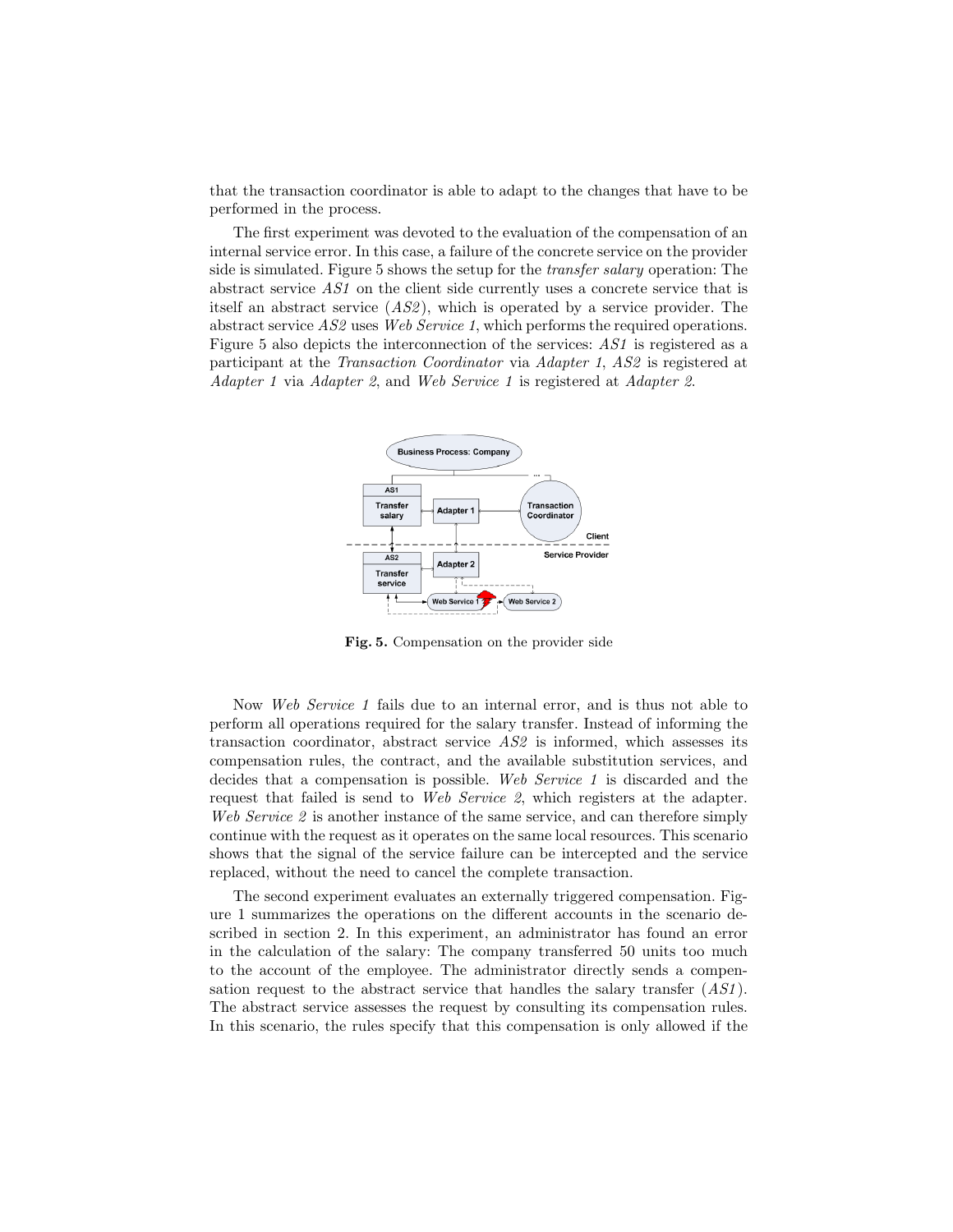employee's account would still be in credit after the additional debit operation, in order to avoid the employee's account being in debit after the transaction.

| NR. | TRANSACTION                   |        |       |           | COMPANY $(C) $ EMPLOYEE $(E) $ TAX $(T) $ CAR DEALER $(D) $ |
|-----|-------------------------------|--------|-------|-----------|-------------------------------------------------------------|
|     |                               | 10.000 | 0     | V         | Ζ                                                           |
| 01  | $T1.$ debit $(C,1.000)$       | 9.000  |       |           |                                                             |
| 02  | $T1. \text{credit}(E, 1.000)$ |        | 1.000 |           |                                                             |
| 03  | $T1.$ debit $(C,500)$         | 8.500  |       |           |                                                             |
| 04  | $T1. \text{credit}(T, 500)$   |        |       | $Y + 500$ |                                                             |
| 05  | T2.debit(E,150)               |        | 850   |           |                                                             |
| 06  | $T2. \text{credit}(D, 150)$   |        |       |           | $Z + 150$                                                   |
|     |                               | 8.500  | 850   | $Y + 500$ | $Z + 150$                                                   |

Table 1. The transfer operations on the accounts in the scenario

The result of the assessment is positive, which is reported to the administrator, who can decide based on this data whether the compensation should be performed. He decides that the compensation is necessary. The abstract service compensates operations 01 and 02 from Table 1 by creating an additional debit and credit operation, as can be seen in Table 2. The operations transfer 50 from the employee's account back to the company's account, which thus compensates the initial problem. As an additional service, the abstract service initiates a precautionary phone call, which informs the employee about the change.

| NR.                 |                                            |          |          |           | TRANSACTION COMPANY (C) EMPLOYEE (E) TAX (T) CAR DEALER (D) |  |  |
|---------------------|--------------------------------------------|----------|----------|-----------|-------------------------------------------------------------|--|--|
| $\cdots$            | $\cdots$                                   | $\cdots$ | $\cdots$ | $\cdots$  | $\cdots$                                                    |  |  |
|                     | $\boxed{07}$ T1.debit(E,50)                |          | 800      |           |                                                             |  |  |
|                     | 08 $\left  \text{T1.credit}(C,50) \right $ | 8.550    |          |           |                                                             |  |  |
|                     |                                            | 8.550    | 800      | $Y + 500$ | $Z + 150$                                                   |  |  |
| ---------<br>.<br>. |                                            |          |          |           |                                                             |  |  |

Table 2. The additional operations on the accounts

Subsequently, the compensation will be reported to the client, who has to assess whether any other services are affected according to its business process. It decides that the tax transfer does not have to be changed, while the payslip has to be updated, as the details of the salary have changed. The business process therefore initiates a compensation on the respective service, which handles this request by printing and mailing a new payslip. This shows that even the more complex initial problem could be solved without the need to abort the transaction.

These two experiments have shown that the proposed design is successful in employing flexible compensation strategies in Web service transactions. It is thus possible to develop more robust distributed applications, where the abstract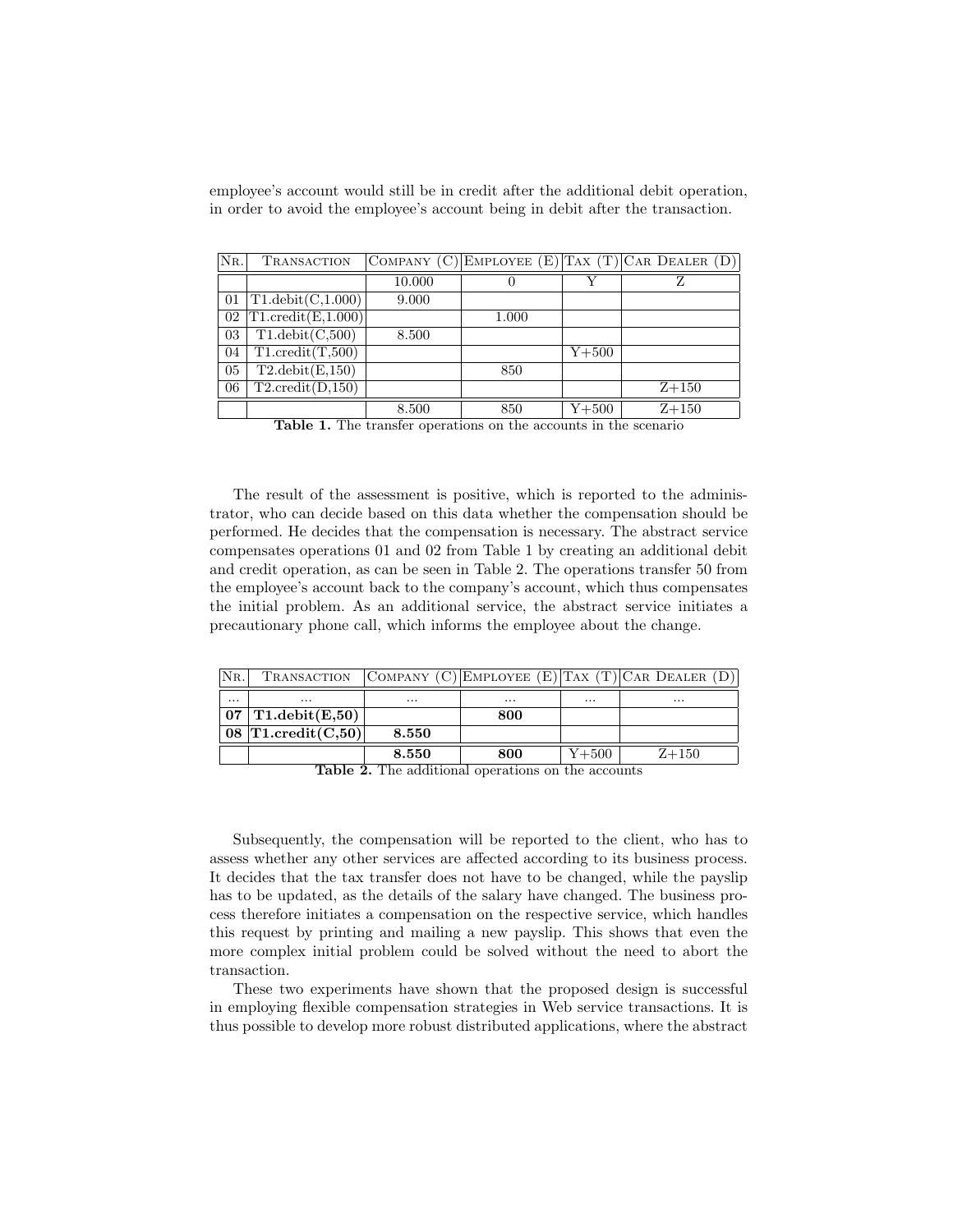services are able to adapt their compensation rules to the contract they have with the client. Especially in long-running transactions, this approach helps to avoid unnecessary transaction aborts, and therefore saves money and time. While it is of course still possible that the abstract service itself encounters an error, it at least provides the capabilities to avoid transaction aborts due to concrete service failures. Moreover, it is possible to mix the new design with existing technology: The new capabilities can be used, but do not have to be, as an abstract service can be employed like any other normal Web service.

However, the new functionality of the design with its advanced compensation abilities has its costs. By introducing additional components like the abstract services and the adapters, the overall structure of a distributed application becomes more complex. The outsourcing of compensation logic to the abstract services simplifies the business process definitions, but at the same time the distributed compensation logic can make maintenance more difficult. And finally, the added components require additional messaging, and therefore the design increases the total number of messages that have to be sent.

The current implementation is a proof-of-concept of the proposed design architecture, and is still limited regarding certain aspects. The prototype of the abstract service uses only synchronous requests and does not allow parallel requests. Nevertheless, the same principles can be applied in this case, although additional request queue management will be required. Accordingly, the execution of compensation actions is currently performed only sequentially.

## 5 Related Work

Forward recovery can be realized by using dynamic workflow changes, as described in [17, 19], which allow the semi-automatic adaptation of a workflow in case of errors. A change of the workflow process can for example consist of a deletion or jump instruction, or the insertion of a whole new process segment. The change can either be done on a running instance, or it can be performed on the scheme which controls the workflow, and which results in a change in all running instances. Refer to [18] for details. Although this approach is very powerful, it has two major disadvantages. Firstly, it is in most cases only possible to perform these adaptations semi-automatically. Changing a workflow requires a lot of knowledge about the process and the current state it is in, and the implications a change would have. Therefore, it is often necessary for a human administrator to specify and control the change. Secondly, these kinds of workflow changes require a very strict definition of the process, including for example data and control links. Ad-hoc changes of business processes with normal orchestration languages like WS-BPEL (see [6]) is very difficult [9]. [5] provides a mechanism to overcome this difficulty through a compensation handler. Our approach provides a more flexible solution for compensations orthogonal to the business processes, concrete services, and transaction coordination.

Our compensation approach can be used with the Enterprise Service Bus (ESB) [3], a powerful messaging infrastructure for business to business inte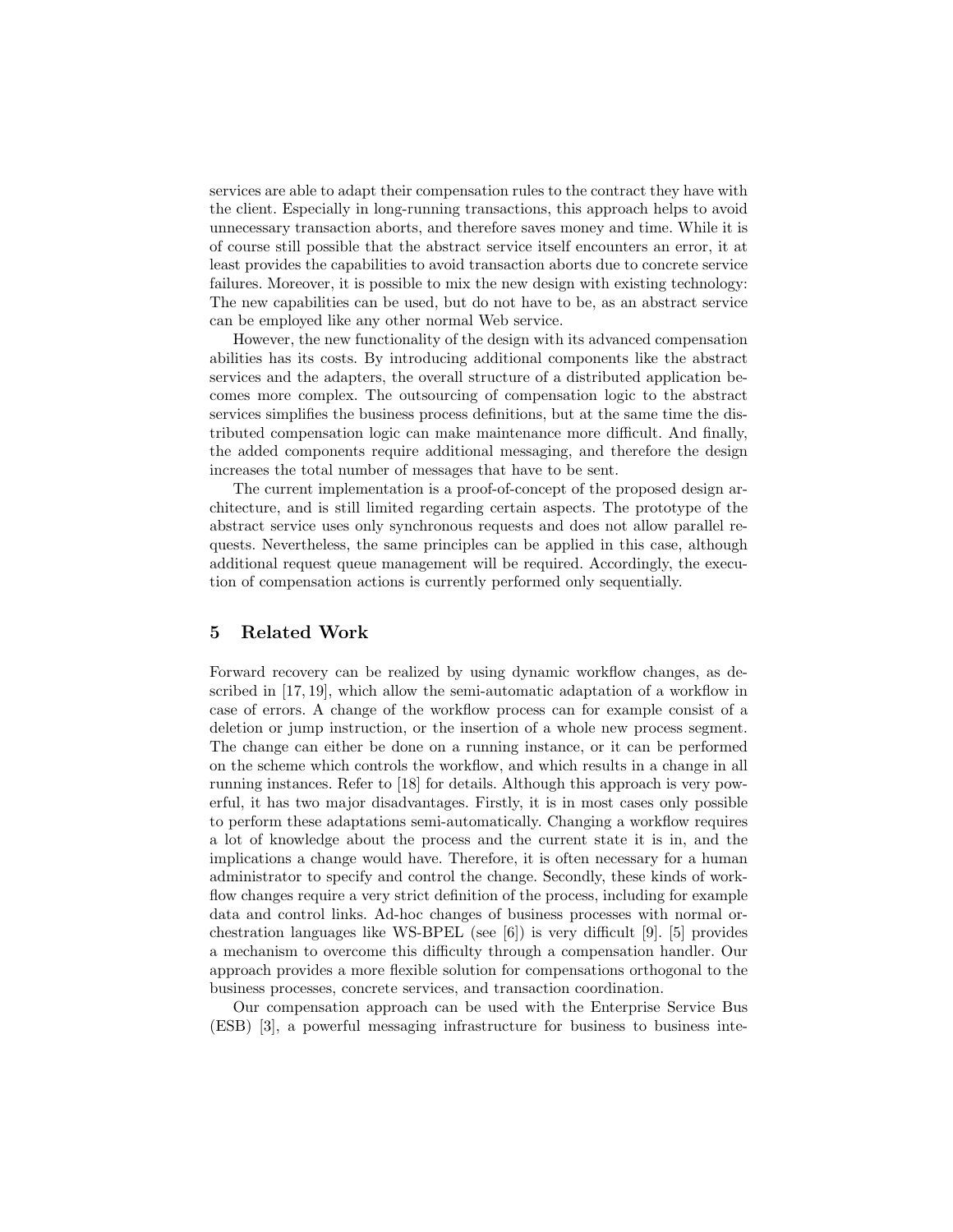gration with Web services. The abstract service and adapter can be integrated through the ESB flexible extension mechanism. In this way, ESB can serve as a platform to exchange extended messages between business process, abstract services and adapters involved in the compensation conversation. Our approach can be used independently of ESB, employing ESB on top of the introduced infrastructure to integrate abstract services with workflow activities.

[16] introduces a notion of compensable Web services by specifying operations which can revert the execution. In our approach, we allow for a more complex specification of forward recovery compensations, which can be introduced at the client side, mediator side, as well as provider side. Two related approaches to a flexible compensation mechanism for business processes are proposed in [20, 10]. In both cases, the focus is put on backward recovery. The compensation logic is treated as a part of coordination logic. In our approach, we separate the coordination from the compensation logic to provide for more flexibility.

## 6 Conclusions and Further Work

We have described a new design approach for complex compensation strategies in current transaction standards. Two new components have been described, the abstract service, which manages replacement services and compensation rules, and the adapter, which separates the coordination protocol specific functions from the generic definition of the abstract service. We have also presented the protocol that handles the assessment and processing of externally triggered compensations. The design and the protocol have been successfully validated in a prototype implementation.

Regarding future work, we plan to run additional experiments with different compensation scenarios. Moreover, it will be necessary to further analyze the impact of the new compensation capabilities on the business process definitions. At the moment, it is only assumed that the business process is able to adapt to the signaled compensations. It will be required to analyze possible extensions of existing orchestration languages like BPEL in order to include the new capabilities. The current implementation will be extended to support the management of parallel request processing, and the definition of compensation rules will be adapted accordingly.

# References

- 1. G. Alonso, F. Casati, H. Kuno, and V. Machiraju. Web Services Concepts, Architectures and A pplications. Springer, November 2003.
- 2. M. Alrifai, P. Dolog, and W. Nejdl. Transactions Concurrency Control in Web Service E nvironment. In *ECOWS* '06: Proceedings of the European Conference on Web Services, pages 109–118, Zurich, Switzerland, December 2006. IEEE.
- 3. D. A. Chappell. Enterprise Service Bus. O'Reilly Media, Inc., 2004.
- 4. E. Christensen, F. Curbera, G. Meredith, and S. Weerawarana. Web Services Description Language (WSDL) 1.1. W3C note, W3C, March 2001.